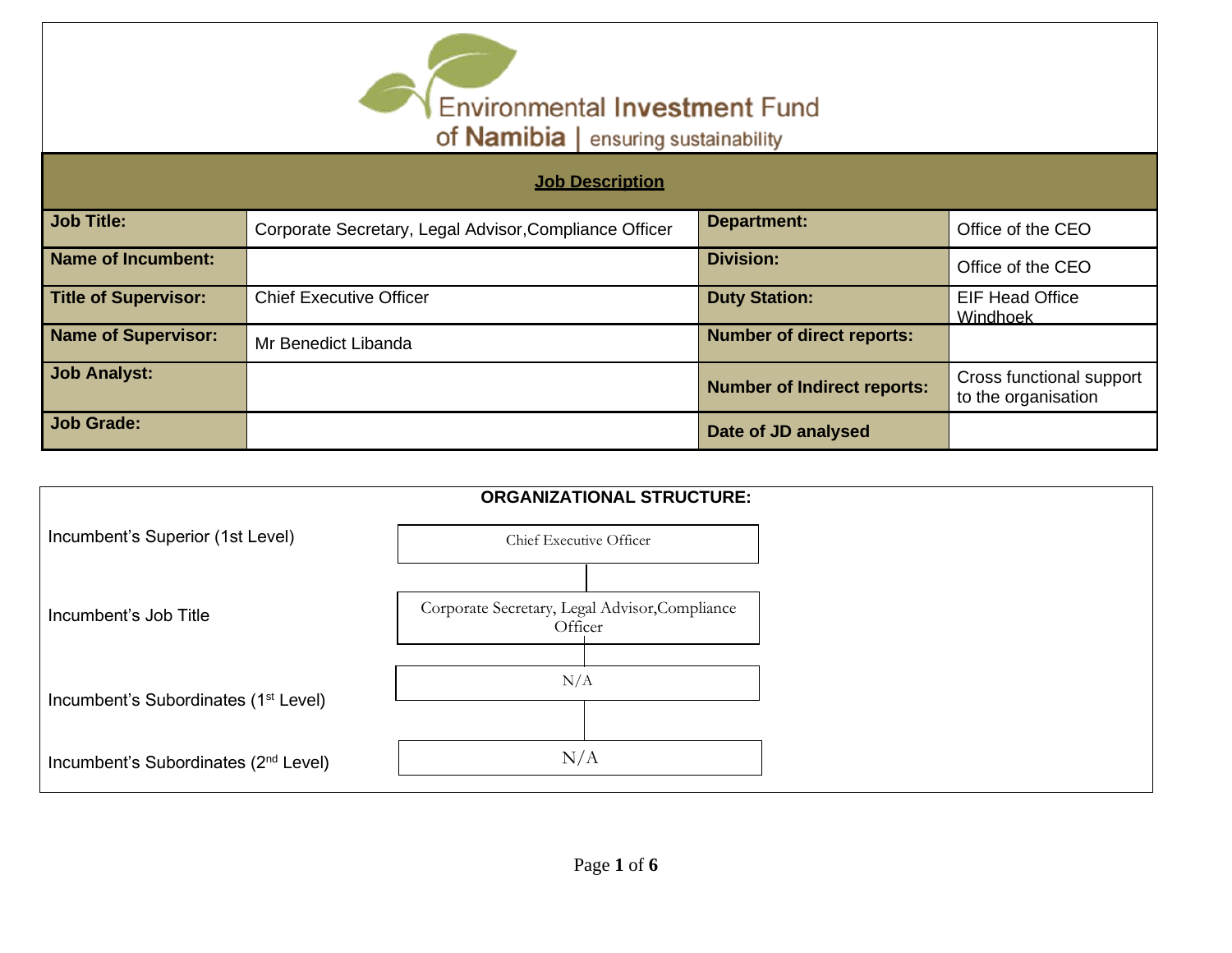## **JOB SPECIFICATIONS**

## **Primary purpose of the position:**

The primary purpose of this position is to provide legal direction and leadership towards the achievement of the Environmental Investment Fund's philosophy, values,vision,mission and strategy. To provide comprehensive governance and administrative support to the CEO's Office,Sub-Committee ,Board and administration. In addition, the position advices the Executive Team, Sub-Committees,Board and Office of the CEO and overall members and ensure compliance with legislation

To assist the CEO,Sub-Committee,Board and administrators to oversee governance systems, procedure and processes by which Environmental Investment Fund is governed to ensure a high standard of good corporate governance. Attend to governance adminstration and serve as secretary during Executive Meetings, Sub-Committee, Board and other key meetings in the Office of the Chief Executive Officer.

**Academic Qualifications:** 

• A recognized university Bachelor's Degree in Law(LLB) with at least 5 years of appropriate experience and admitted as Legal Practitioner of Namibia High Court as well as a Certificate in Compliance. CIS qualification will be an added advantage.

### **Minimum years of experience:**

- A minimum of (5) five years of progressively responsible experience in company secretarial experience in relatated environment.
- Good knowledge of relevant acts
- Knowledge of functioning of Public Sector in Namibia
- Corporate Governance

| <b>GENERAL</b>   |
|------------------|
| <b>Autonomy:</b> |
| High<br>Moderate |
| Low              |
|                  |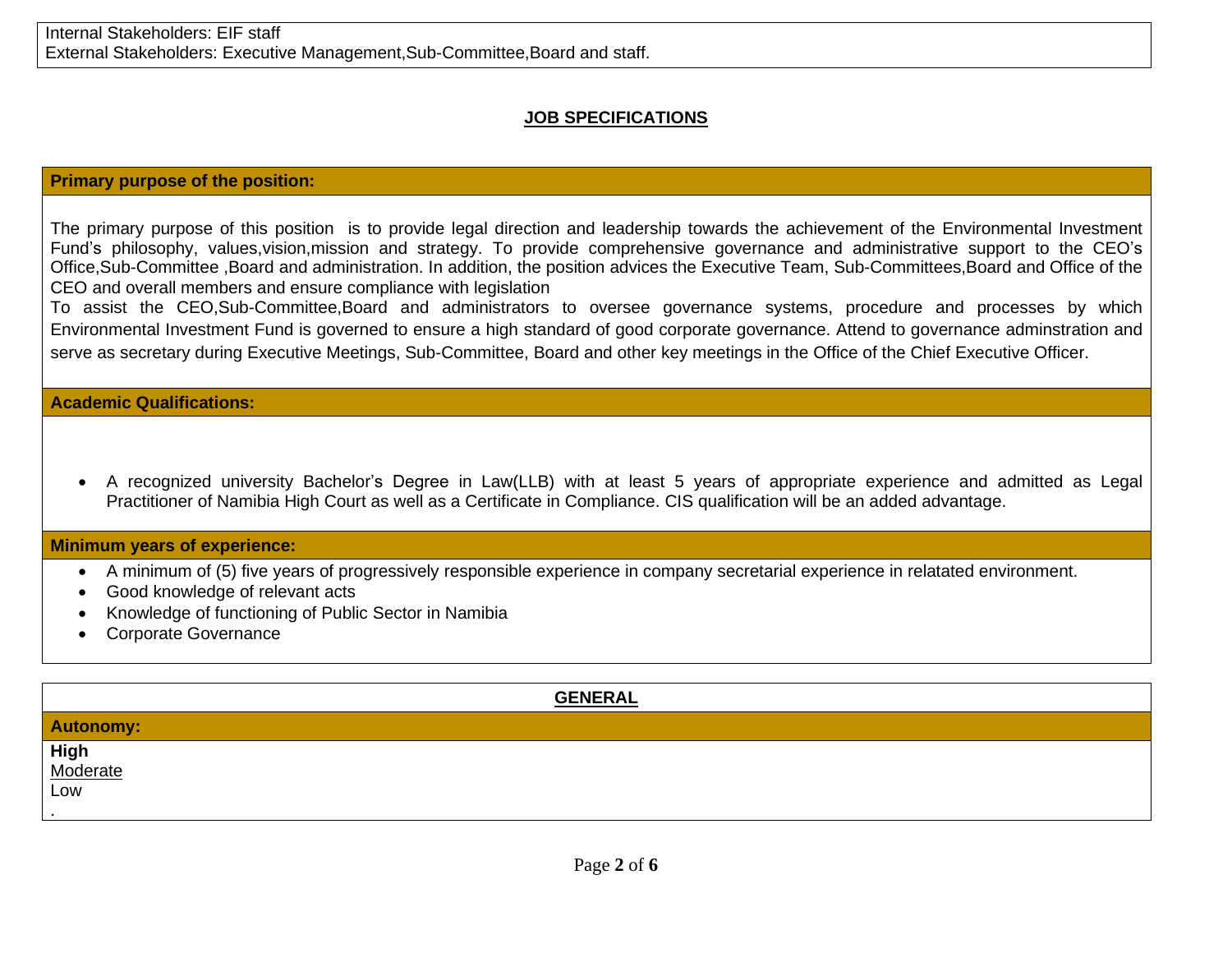#### **Feedback structure:**

Daily

**Weekly** Monthly

#### **Work Pressure:**

**High Moderate**

Low

#### **Type of Decision Required to be taken in the Job (Select one):**

Supervises others whose decision-making is largely procedures but requires training & experience to be able to make the decisions not covered by procedures

## **KEY PERFORMANCE AREAS**

*Skills relevant to the job including education and/or experience & specialised training required by the incumbent to be able to do the job competently.*

## **Specific responsibilities/KPS's**

- **Strategic Planning and Management**
- Directs the preparation and the management of the annual budget and business plan in order to ensure the needs of the department are met and risks mitigated.
- Designs, develops and oversees the implementation of the department plan as aligned to the strategic plan, annual plan and action plan for the Governance Sector
- Benchmarks best practices and latest tendencies related to the Department's functional fields
- **Governance of the Board, sub Committees,Executive Management**
- Manages Executive Management,Sub-committees and Board processes which include-circulation of agendas, board packs to facilitate decision - making, minutes and proposal and recommendations.
- Board meetings are properly called and conducted
- Ensures that the records of Executive Management, Sub-Committees and Board meetings are kept in compliance with Environmental Investment Fund Act and other relevant laws.
- Advises the Executive Management, Sub-Committees and Board on good practice in corporate governance, e.g. giving guidance on the legal implications on the Fund's decision-making processes.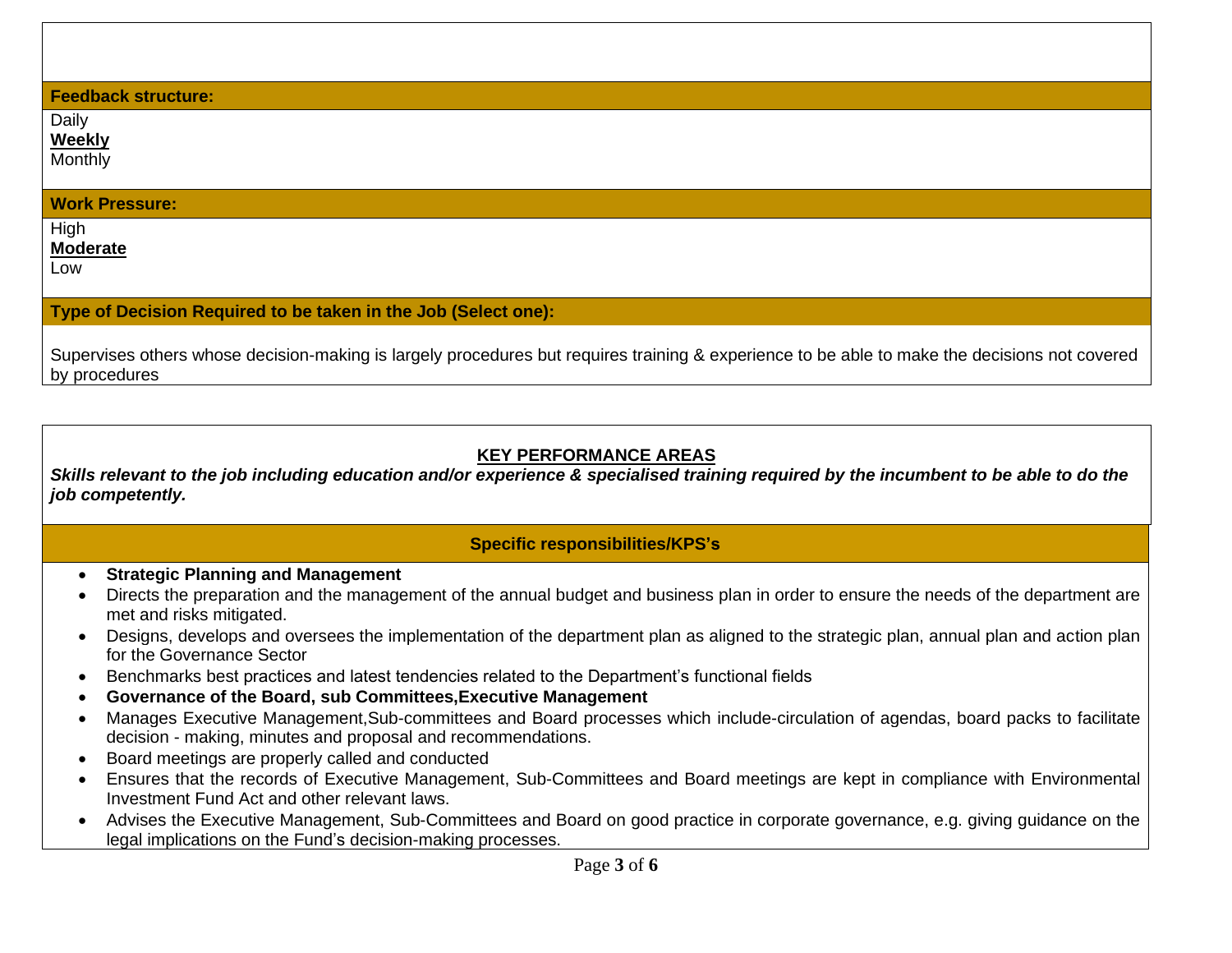- Advises Executive Management, Sub-Committees and Board on standards and ethical behaviour
- Provides legal advice to Executive Management, Sub-Committees and Board.
- Reviews all corporate governance developments and ensure that the Executive Management, Sub-Committees and Board is fully briefed and has regard to them when taking decisions.
- **Coordination and organisation**
- Prepares and compiles Executive Management, Sub-Committee and Board packs for meetings
- Takes minutes of Executive Management , Sub-Committee and Board and Exco meetings and documents feedback on actions taken
- Manage information requirements of the board and board committee meetings efficiently and reliably
- Defines, administers and deals with all matters relating to Sub-Committees and Board members' remuneration.
- **Legal advice**
- Develops, implements and refines the framework and related policies and procedures for regulation and compliance
- Acts as advisor on the technical and precdural aspects of good governance and company secretarial requirements to the Executive Management, Sub-Committees and Board.
- Deals with all problems fast and within the legal and governance parameters
- Manages shareholder interests within the context of the statutory and specific requirements
- Implements and monitors corporate governance requirements and application thereof
- Develops and implements reporting and recording requirements to ensure compliance with legislation
- Shares and distributes company secretarial communication as required
- **Legal administration**
- Acts as investigation officer in disciplinaries
- Drafts disciplinary letters, litigation letters, contracts and documents related to specific projects
- Scrutinizes all contracts and agreements proposed by external parties
- Provides legal advice and input on submission of reports for projects and EIF business
- Liaises with Financial Accountant on deeds of sales and deeds of transfers as related to the asset register
- Oversees litigation matters as required and relevant, providing preliminary advice to management
- Conducts legal research and keeps abreast with changes and updates in legislation
- Formulate Terms of Reference (Charters) for the Executive Management , Sub-Committee and Board.
- Ensure that the Executive Management , Sub-Committee and Board is properly constituted.
- Evaluates and advises on the Executive Management , Sub-Committee and Board's effectiveness with regards to legal and corporate governance matters
- Interprets Executive Management , Sub-Committee and Board resolutions for effective implementation by management.
- Ensure that Executive Management , Sub-Committee and Board Member's attendant induction and training.
- Provides professional advice and guidance to the Executive Management , Sub-Committee and Board on matters of governance, legality, risk, and compliance, ethical conduct, manage and reconcile conflicting views in relation to governance issues.
- **Compliance Management and Legal Services**
- Develops the compliance management policy and ensure alignment to the relevant regulatory and legal governance framework for Environmental Investment Fund
- Drafts and review contracts, MoU's, agreements for signed by Environmental Investment Fund and ensure compliance
- Ensures that service providers meet the contractual obligations as stipulated in the agreements
- Represents and manages litigations, labour matters and tribunals.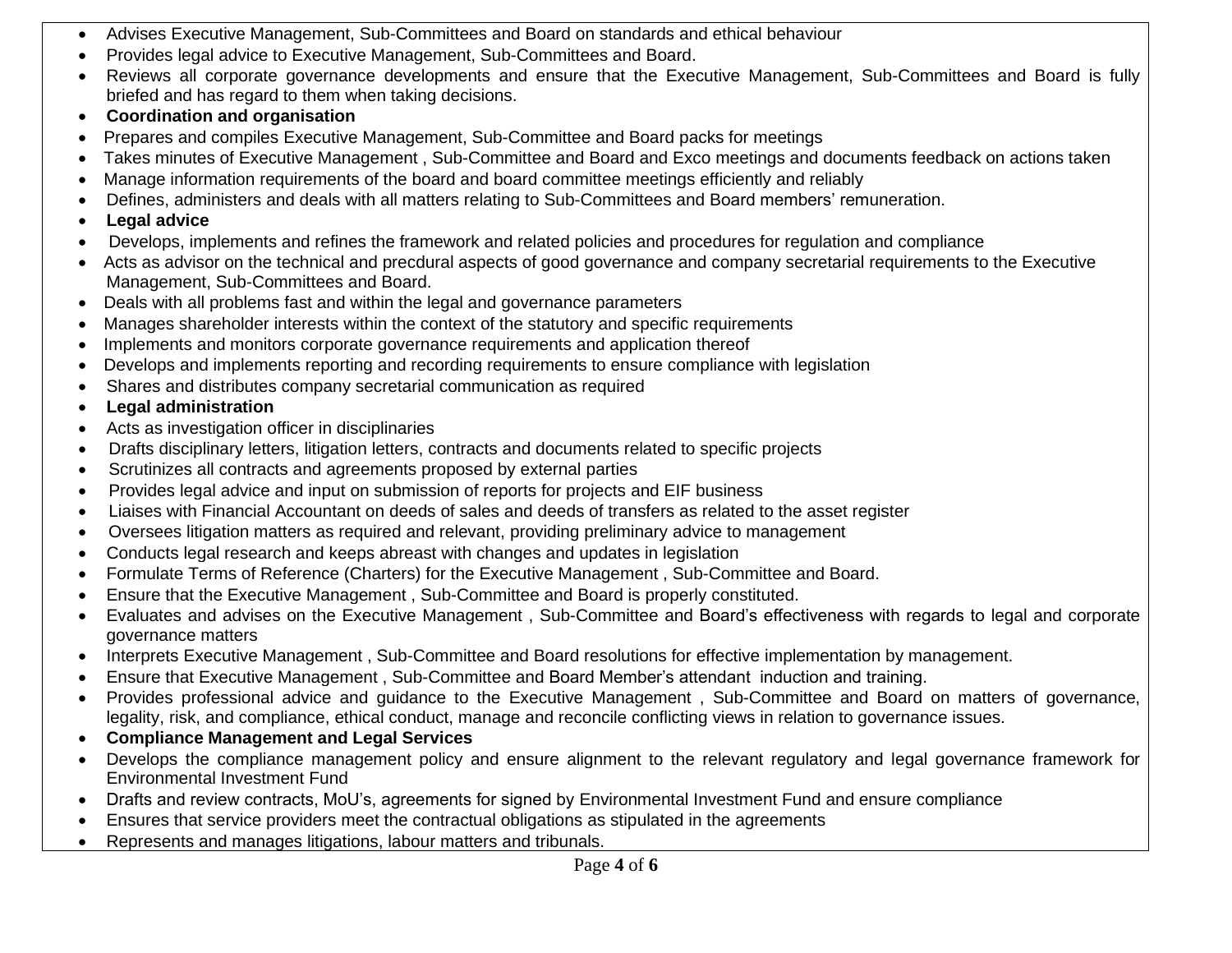• Provides advice on legal projects, research and networking.

• Assesses and examines the developments and implications of all laws and policies to Environmental Investment Fund and make appropriate recommendations as needed.

# **Competencies required to operate at this level**

Scoring defined as;

 $5 = E$ ssential

 $4 =$  Important

- $3 = U$ seful
- 2 = Unimportant
- 1 = Unnecessary

| <b>Competency</b>                                                                                                                                                                                                                                                                                                                                                                                                                                                                                                              | <b>Competency defined</b>                                                                                                                                                                                                                                                                                                                                                                                                                                                                                                                                                                                               | <b>Scoring</b> |
|--------------------------------------------------------------------------------------------------------------------------------------------------------------------------------------------------------------------------------------------------------------------------------------------------------------------------------------------------------------------------------------------------------------------------------------------------------------------------------------------------------------------------------|-------------------------------------------------------------------------------------------------------------------------------------------------------------------------------------------------------------------------------------------------------------------------------------------------------------------------------------------------------------------------------------------------------------------------------------------------------------------------------------------------------------------------------------------------------------------------------------------------------------------------|----------------|
| <b>Professionalism</b>                                                                                                                                                                                                                                                                                                                                                                                                                                                                                                         | Extensive knowledge of and ability to display compliance with statutes, stakeholder<br>relationships, administrative and executive support, authority framework, corporate governance<br>and legal advice and guidance. Strong analytical skills and good knowledge matters of<br>compliance, legislature and corporate secretarial field. Discretion and sound judgment in applying<br>technical expertise to resolve complex and/or sensitive issues. Strategic Leadership,<br>Interpersonal Relations and Conflict Management. Strong display of emotional intelligence and<br><b>Ethical Conduct &amp;Integrity</b> | 5              |
| <b>Communication</b>                                                                                                                                                                                                                                                                                                                                                                                                                                                                                                           | Speaks and writes clearly and effectively; listens to others, correctly interprets messages from<br>others and responds appropriately; asks questions to clarify, and exhibits interest in having two-<br>way communication; tailors language, tone, style and format to match audience; demonstrates<br>openness in sharing information and keeping people informed.                                                                                                                                                                                                                                                   | 5              |
| Takes ownership of all responsibilities and honors commitments; delivers outputs for which one<br>has responsibility within prescribed time, cost and quality standards; operates in compliance with<br>organizational regulations and rules; adherence to Namibian procurement laws; supports<br><b>Accountability</b><br>subordinates, provides oversight and takes responsibility for delegated assignments; takes<br>personal responsibility for his/her own shortcomings and those of the work unit, where<br>applicable. |                                                                                                                                                                                                                                                                                                                                                                                                                                                                                                                                                                                                                         | 5              |

**DECLARATION**